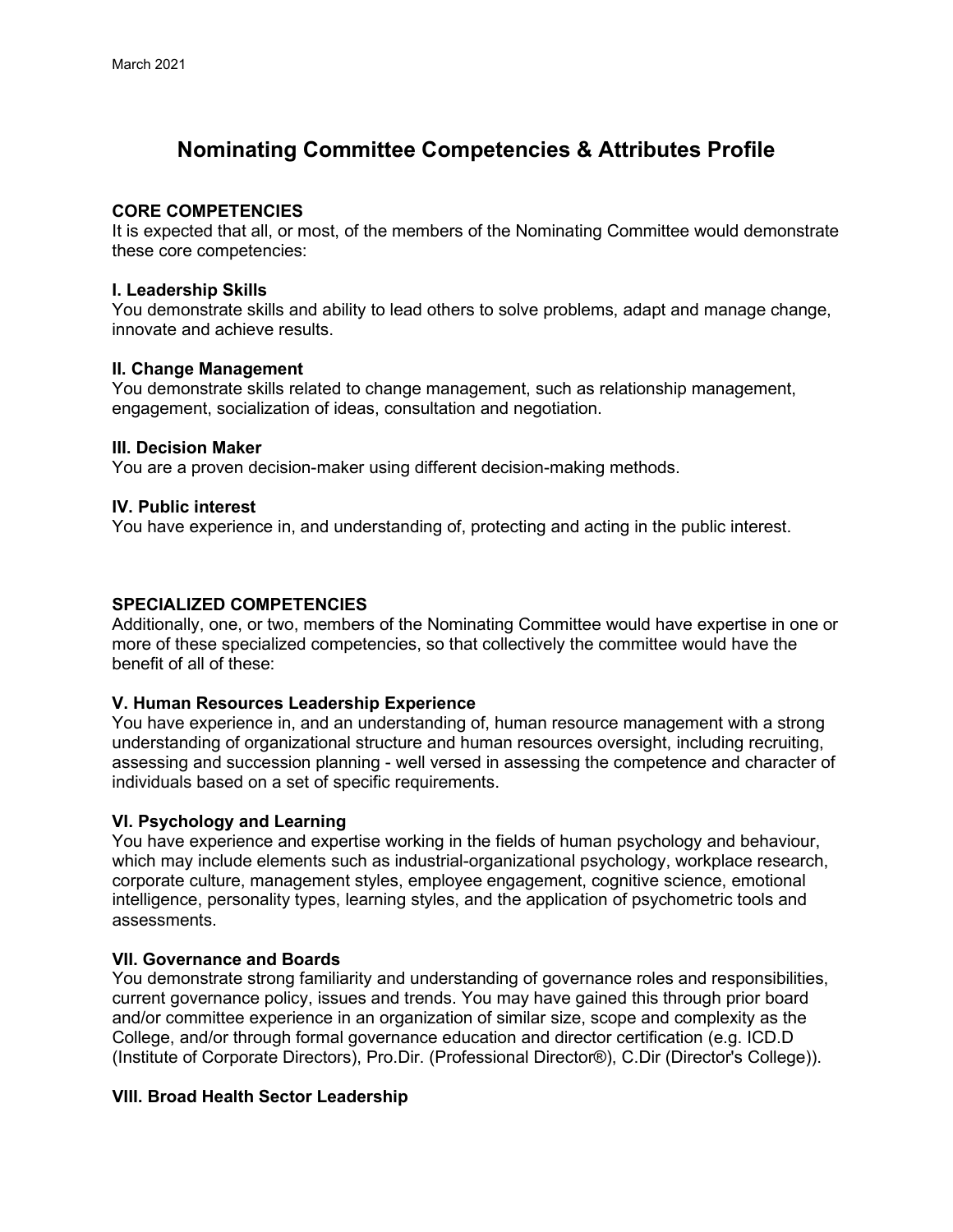You have experience in a senior leadership position in a health care administrative setting.

## **IX. Cross-Cultural Experience**

You demonstrate leadership in promoting diversity, equity and inclusion, including experience working with diverse teams and populations, e.g. working cross-culturally, internationally, experience with social, humanitarian, anti-racism, anti-oppression and LGBTQ positive principles.

## **X. Regulatory Experience**

You have experience in the oversight of self-regulated professions, and the ability to understand and oversee regulations and standards setting and certification. You have awareness/ knowledge of the regulatory climate and evolving regulatory issues, regulated industries and their oversight regimes. You may be, but are not necessarily, a lawyer.

## **DIVERSITY CONSIDERATIONS**

CNO is an organization that embraces diversity, equity and inclusion. In composing the Nominating Committee, we seek a group that is itself diverse and also demonstrates commitment to diversity, equity and inclusion.

Diversity means recognizing and identifying the seen and unseen characteristics in the lived experiences of *people* that result in each person's unique perspectives.

Equity means ensuring fairness and objectiveness by recognizing and removing historical and contemporary barriers and biases that create unfair systems and practices.

Inclusion means actively creating and intentionally fostering an environment where everyone feels welcome, respected and has an opportunity to participate.

# **CHARACTER ATTRIBUTES**

All Nominating Committee members would be expected to demonstrate these character attributes:

### **I. Communicator**

You are able to communicate clearly, concisely and accurately, orally and in writing.

### **II. Constructive**

You are able to build relationships, you are constructive and helpful.

### **III. Emotionally Mature**

You are able to understand and skillfully manage emotions, especially when faced with conflict and confrontation; you are self-aware and professional.

# **IV. Ethical**

You have unquestioned ethical integrity; you comply and/or will comply with the College's conduct expectations, bylaw and policies

# **V. Fiduciary**